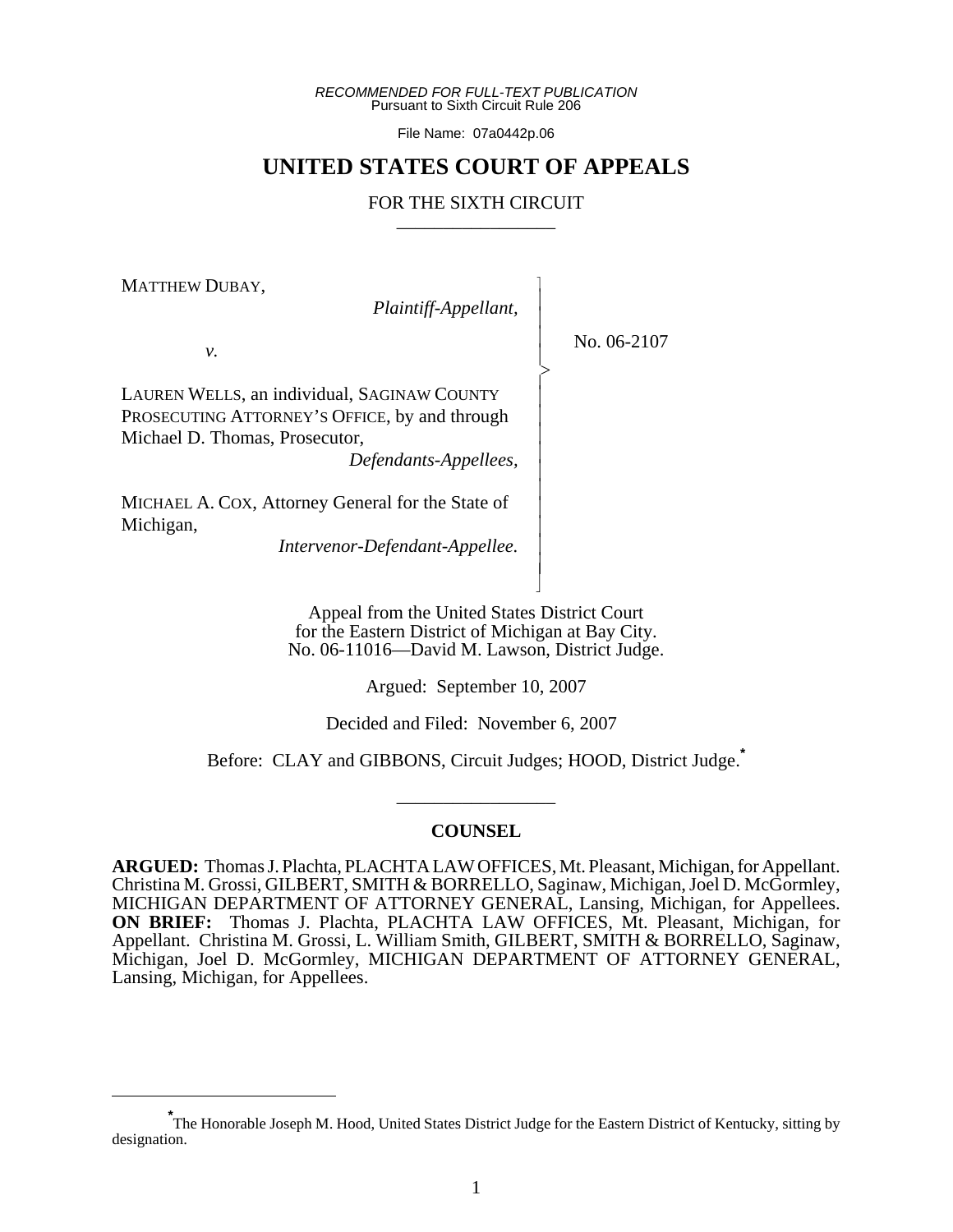## **OPINION \_\_\_\_\_\_\_\_\_\_\_\_\_\_\_\_\_**

**\_\_\_\_\_\_\_\_\_\_\_\_\_\_\_\_\_**

CLAY, Circuit Judge. Plaintiff Matthew Dubay ("Dubay") appeals from the district court's dismissal of his case pursuant to Federal Rule of Civil Procedure 12(b)(6), and its award of attorney fees to Defendants Lauren Wells ("Wells"), Saginaw County Prosecuting Attorney's Office (the "County"), and Intervenor-Defendant Michael A. Cox, Attorney General of the State of Michigan ("Attorney General"). After Wells told Dubay she was infertile and using birth control, she became pregnant with Dubay's child, had the baby, and sued for child support. A Michigan court awarded child support and Dubay brought this action challenging the constitutionality of the Michigan Paternity Act, Mich. Comp. Laws § 722.711 *et seq*. (2002), and related statutes under the Equal Protection Clause of the Fourteenth Amendment.

For the reasons that follow, we **AFFIRM** the judgment of the district court.

## **I. BACKGROUND**

This case is before us on an appeal from a dismissal for failure to state a claim upon which relief can be granted pursuant to Rule 12(b)(6) of the Federal Rules of Civil Procedure. In reviewing such a dismissal, we "must accept all well-pleaded factual allegations of the complaint as true and construe the complaint in the light most favorable to the plaintiff." *Inge v. Rock Financial Corp.*, 281 F.3d 613, 619 (6th Cir. 2002) (citing *Turker v. Ohio Dept. of Rehab. & Corr.*, 157 F.3d 453, 456 (6th Cir. 1998)). In the instant case, the facts alleged in Dubay's amended complaint are not in dispute.

In the fall of 2004, Dubay and Wells became involved in a romantic relationship. At that time, Dubay informed Wells that he had no interest in becoming a father. In response, Wells told Dubay that she was infertile and that, as an extra layer of protection, she was using contraception. Dubay, in reliance on these assurances, participated in a consensual sexual relationship with Wells.

The parties' relationship later deteriorated. Shortly thereafter, and much to Dubay's surprise, Wells informed Dubay that she was pregnant, allegedly with Dubay's child. Wells chose to carry the child to term and the child, EGW, was born on an unspecified date in 2005. During the pregnancy and birth of the child, Dubay was consistently clear about his desire not to be a father.

A few weeks after EGW's birth, the County brought a paternity complaint against Dubay in the Saginaw County Circuit Court under the Michigan Paternity Act.Wells and the County sought a judgment of filiation, child support, reimbursement for delivery of the child, and other statutory and equitable relief. Dubay requested a stay so that the constitutional issues presented by the litigation could be resolved, but the trial court denied that request. Dubay thereafter brought this action against Wells and the County in federal district court, seeking relief under 42 U.S.C. § 1983.

In his amended complaint, filed on March 29, 2006, Dubay alleged that the application of the Michigan Paternity Act to his case violated the Equal Protection Clause of the Fourteenth Amendment, as well as Article 1, Section 2 of the Michigan Constitution, which loosely parallels the Equal Protection Clause. Dubay also requested costs and attorney fees under 42 U.S.C. § 1988. The County's answer asked the district court to dismiss Dubay's complaint and requested attorney fees pursuant to § 1988.

On April 19, 2006, the Attorney General moved to intervene. The Attorney General also filed a motion to dismiss Dubay's complaint. On April 27, 2006, the district court granted the Attorney General's motion to intervene.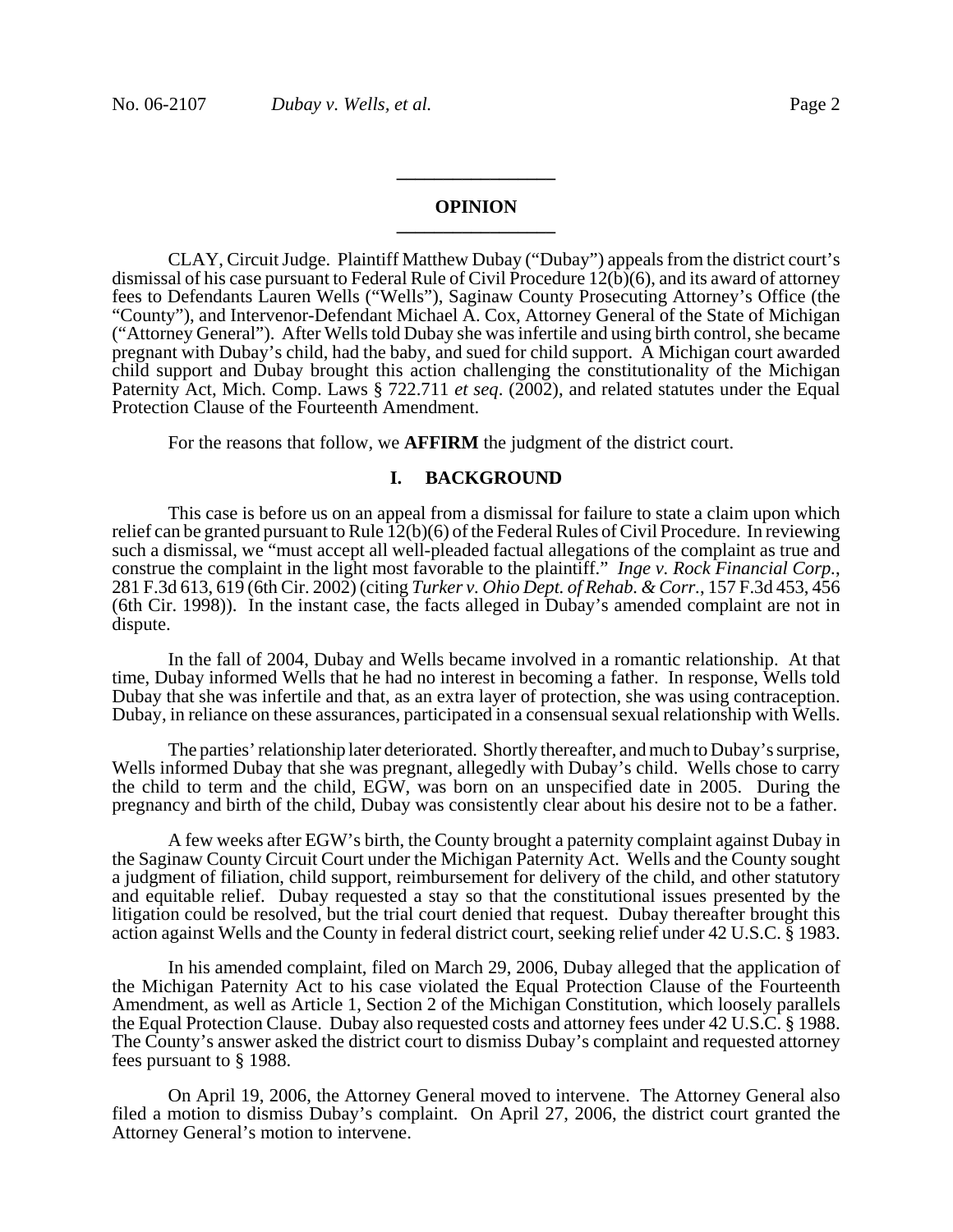On June 20, 2006, the parties presented the district court with a stipulation to dismiss Wells from the case. The district judge, however, rejected the stipulation, concluding that Wells was a necessary party to the action under Federal Rule of Civil Procedure 19.

The parties argued the motion to dismiss before the district court on June 28, 2006. On July 17, 2006, the court issued an opinion and order dismissing Dubay's complaint with prejudice pursuant to Federal Rule of Civil Procedure 12(b)(6). *Dubay v. Wells*, 442 F. Supp. 2d 404, 416 (E.D. Mich. 2006). The district judge also concluded that the Attorney General was entitled to attorney fees. *Id*. at 416.

Following the entry of this order, Wells and the County moved for attorney fees on July 20, 2006. The Attorney General also formally moved for attorney fees on July 27, 2006. On August 15, 2006, Dubay filed a timely notice of appeal. On September 13, 2006, the district court granted the County's motion for attorney fees in full and Wells' and the Attorney General's motions in part.

On appeal, Dubay challenges (1) the district court's dismissal of his § 1983 claim under Rule 12(b)(6), and (2) the district court's award of § 1988 attorney fees to Defendants. In addition to disputing these arguments as groundless, Defendants have also filed a motion requesting us to award them costs and attorney fees for this appeal pursuant to Federal Rule of Appellate Procedure 38.

## **II. DISCUSSION**

## **A. THE MICHIGAN PATERNITY ACT DOES NOT VIOLATE DUBAY'S RIGHT TO EQUAL PROTECTION**

#### **1. Standard of Review**

We review *de novo* the district court's grant of a defendant's motion to dismiss pursuant to Federal Rule of Civil Procedure 12(b)(6). *Directv, Inc. v. Treesh*, 487 F.3d 471, 476 (6th Cir. 2007). The motion should not be granted "unless it appears beyond doubt that the plaintiff can prove no set of facts which would entitle him to relief." *Ricco v. Potter*, 377 F.3d 599, 602 (6th Cir. 2004) (internal quotation and citation omitted). In analyzing the complaint, all the factual allegations must be viewed in the light most favorable to the plaintiff and the plaintiff must receive the benefit of all reasonable inferences from the facts in the complaint. *Evans-Marshall v. Bd. of Educ. of Tipp City Exempted Village Sch. Dist.*, 428 F.3d 223, 228 (6th Cir. 2005). We do not apply a heightened pleading standard for claims arising under 42 U.S.C. § 1983. *Id.* 

#### **2. Analysis**

Dubay seeks relief under 42 U.S.C. § 1983, which provides a remedy against "[e]very person who, under color of any statute, ordinance, regulation, custom, or usage, of any State . . . subjects, or causes to be subjected, any citizen of the United States . . . to the deprivation of any rights, privileges, or immunities secured by the Constitution." In support of his § 1983 claim, Dubay alleges that the Michigan Paternity Act violates the Equal Protection Clause of the Fourteenth Amendment, which guarantees that "[n]o state shall . . . deny to any person within its jurisdiction the equal protection of the laws." U.S. Const. amend. XIV, § 1.

**<sup>1</sup>** Dubay cites no law and makes no argument that focuses on Article 1, Section 2 of the Michigan Constitution. Accordingly, Dubay has waived his claim that the Paternity Act violates the Michigan Constitution. *See Indeck Energy Servs., Inc. v. Consumers Energy Co.*, 250 F.3d 972, 979 (6th Cir. 2000) ("[I]ssues adverted to in a perfunctory manner, unaccompanied by some effort at developed argumentation, are deemed waived." (internal quotation and citation omitted)).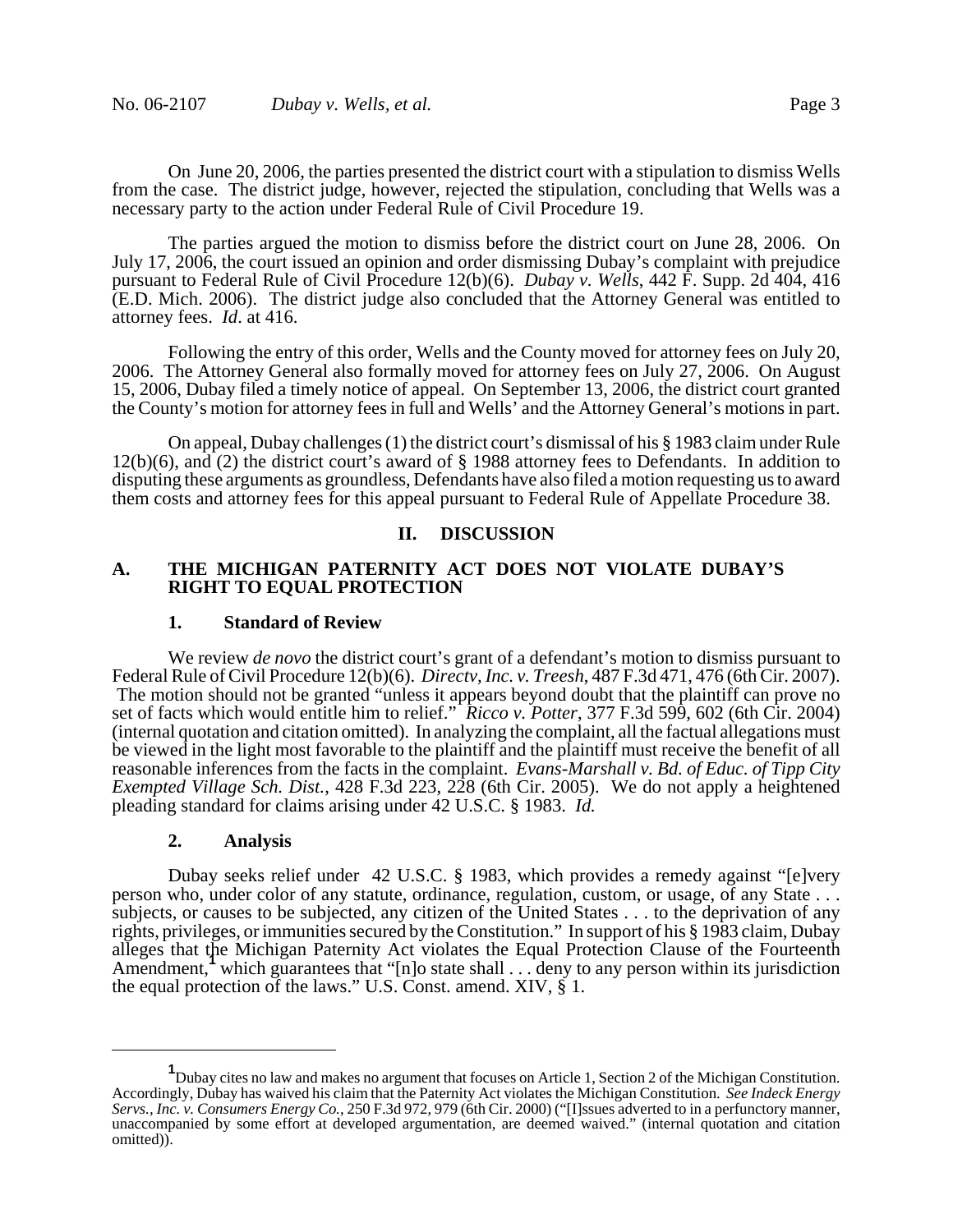Though Dubay does not specify which sections of the Michigan Paternity Act he challenges, a review of the statute reveals two primary contenders. First, § 2 establishes the duty of unmarried parents to support their children. This section states, in relevant part, that "[t]he parents of a child born out of wedlock are liable for the necessary support and education of the child." Mich. Comp. Laws § 722.712(1). Second, § 7 requires the court to "enter an order of filiation declaring paternity and providing for the support of the child" if the court determines that the defendant is the father of the child, if the defendant acknowledges paternity, or if the defendant has a default judgment entered against him on the issue. Mich. Comp. Laws § 722.717(1). The statute directs the court to "specify the sum to be paid weekly or otherwise" in the order of filiation. Mich. Comp. Laws § 717.717(2). The amount of support is determined according to a formula established by the state friend of the court bureau, but can be modified by the court upon a showing that the amount calculated by the formula would be "unjust or inappropriate." Mich. Comp. Laws §§ 722.717(2), 552.605. A defendant who fails to comply with an order to pay child support faces serious consequences, including wage garnishment, suspension of drivers or professional licenses, or jail. *See generally* Michigan Support and Parenting Time Enforcement Act, Mich. Comp. Laws §§ 552.601-552.650 (2002).

Dubay argues that the enforcement of the Michigan Paternity Act against him denies him the equal protection of the law in two ways.**<sup>2</sup>** First and foremost, Dubay argues that the Michigan statutes deny him the equal protection of the law by affording mothers a right to disclaim parenthood after engaging in consensual sex (*i.e.,* through abortion) while denying that right to fathers. Second, Dubay contends that Michigan law denies men equal protection by making it easier for a woman to place a child in adoption or drop the newborn off at a hospital or other social service agency. An examination of these claims under our equal protection jurisprudence, however, reveals that they lack merit.

The Equal Protection Clause of the Fourteenth Amendment "is essentially a direction that all persons similarly situated should be treated alike." *City of Cleburne v. Cleburne Living Center*, 473 U.S. 432, 439 (1985) (citing *Plyler v. Doe*, 457 U.S. 202, 216 (1982)). However, "the Fourteenth Amendment does not deny to [the] State the power to treat different classes of persons in different ways." *Eisenstadt v. Baird*, 405 U.S. 438, 447 (1972). In reviewing state legislation for an equal protection violation, "we apply different levels of scrutiny to different types of classifications." *Clark v. Jeter*, 486 U.S. 456, 461 (1988). In general, we start with the presumption that the statute is valid. *City of Cleburne*, 473 U.S. at 440. To overcome this presumption, the party challenging the statute must demonstrate that the statute is not rationally related to a legitimate government purpose. *Clark,* 486 U.S. at 461 (citing *San Antonio Indep. Sch. Dist. v. Rodriguez*, 411 U.S. 1, 17 (1973)). If the legislation's official classification is based on gender, however, the justification must be "exceedingly persuasive." *United States v. Virginia*, 518 U.S. 515, 532-33 (1996) (citing *Mississippi Univ. for Women v. Hogan*, 458 U.S. 718, 724 (1982)). For such classifications, the burden is on the state to demonstrate that the legislation serves "important governmental objectives and that the discriminatory means employed are substantially related to the achievement of those objectives." *Id.* (internal quotation marks removed); accord Nguyen v. INS, 533 U.S. 53, 60 (2001); *Hogan*, 458 U.S. at 724; *Craig v. Boren*, 429 U.S. 190, 197 (1976). Finally, classifications affecting fundamental rights "are given the most exacting scrutiny." *Clark*, 486 U.S. at 461. Under strict scrutiny, a regulation infringing upon a fundamental right will only be upheld

**<sup>2</sup>** Dubay has repeatedly asserted, both in his brief and at oral argument, that his § 1983 claim is not a substantive due process challenge but rather is based upon a violation of the Equal Protection Clause. Despite these assertions, his "equal protection" arguments rely heavily upon Supreme Court cases addressing substantive due process claims. To the extent that Dubay seeks to establish a substantive due process right to disclaim fatherhood and thereby avoid paying child support, we find this argument to be foreclosed by our decision in *N.E. v. Hedges,* 391 F.3d 832, 836 (6th Cir. 2004) (holding that Kentucky statutes which require biological fathers to pay child support for biological children do not violate the substantive due process guarantees of the Fourteenth Amendment).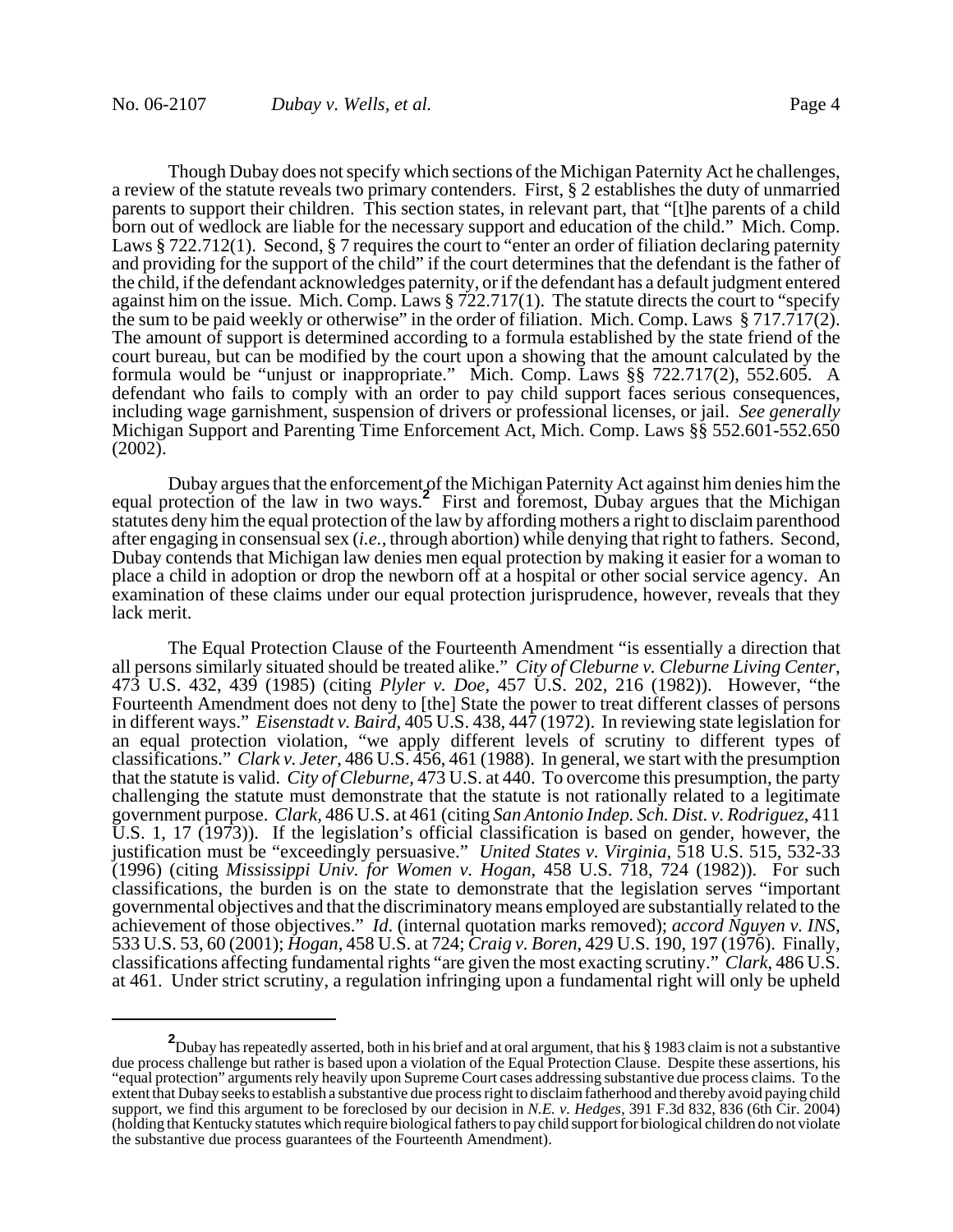if it is narrowly tailored to serve a compelling state interest. *See, e.g.*, *Reno v. Flores*, 507 U.S. 292, 305 (1993).

Dubay cannot prevail under any of these equal protection theories. First, strict scrutiny does not apply because the Michigan Paternity Act does not affect any of Dubay's fundamental rights. In *N.E. v. Hedges*, we found that the right to privacy, articulated in the Supreme Court's substantive due process jurisprudence, does not encompass a right to decide not to become a parent after conception and birth. 391 F.3d 832, 835 (6th Cir. 2004). *See also Rivera v. Minnich*, 483 U.S. 574, 580 (1987) (finding that a "putative father has no legitimate right and certainly no liberty interest in avoiding financial obligations to his natural child that are validly imposed by state law"). In doing so, we explicitly rejected the argument, which Dubay raises in his brief, that "fairness" dictates that men should receive a right to disclaim fatherhood in exchange for a woman's right to abortion.**<sup>3</sup>** *Hedges*, 391 F.3d at 835. Our discussion clarified that it is not a fundamental right of any parent, male or female, to sever his or her financial responsibilities to the child after the child is born. *See id*. Thus, to the extent that Dubay claims that Michigan is not affording him equal protection of the law by denying men, but not women, "the right to initiate consensual sexual activity while choosing to not be a parent," *see* Pl. Br. at 11, his argument must fail.

Second, we do not need to apply intermediate scrutiny because the Michigan Paternity Act does not discriminate on the basis of gender. The statutory provisions that impose the obligation of support upon Dubay, and similarly situated fathers, are gender neutral. *See* Mich. Comp. Laws § 722.712(1) ("The *parents* of a child born out of wedlock are liable for the necessary support and education of the child." (emphasis added)). Likewise, while the provision allowing for a judgment of filiation is technically based upon gender as it only provides for an order establishing that a man is the legal *father* of the child,**<sup>4</sup>** *see* Mich. Comp. Laws § 722.717(1), this provision must be read in light of Michigan's entire statutory scheme which also requires the identification of a *mother* at the child's birth, *see* Mich. Comp. Laws § 333.2822, and establishes a judicial remedy to ensure that this mother is providing adequate support to the child. Mich. Comp. Laws §722.721(1). By

**<sup>3</sup>** Despite Dubay's protestations to the contrary, our holding in *Hedges* is consistent with the right to abortion articulated by the Supreme Court in *Roe v. Wade*, 410 U.S. 113, 153 (1973). The woman's right to abortion is not solely, or even primarily, based upon her right to choose not to be a mother after engaging in consensual sexual intercourse. Rather, the right to abortion, as articulated in *Roe*, derives from the woman's right to bodily integrity and her privacy interest in protecting her own physical and mental health. *See id*. (focusing on the negative mental and physical health effects that would follow from denying a woman's choice to terminate her pregnancy).

Moreover, Dubay's claim that a man's right to disclaim fatherhood would be analogous to a woman's right to abortion rests upon a false analogy. In the case of a father seeking to opt out of fatherhood and thereby avoid child support obligations, the child is already in existence and the state therefore has an important interest in providing for his or her support. *See Kulko v. Superior Court of California*, 436 U.S. 84, 98 (1978); *Clark*, 486 U.S. at 462 (noting the state's interest in "ensuring that genuine claims for child support are satisfied"). When a woman exercises her right to abortion, the pregnancy does not result in a live birth and there remains no child for the state to have an interest in supporting. If the state allowed a mother to unilaterally disclaim the legal rights and obligations incident to motherhood *after the child was born*, then the law would be extending a right to mothers which it does not afford to fathers. However, the Michigan Paternity Act is clear that both "parents" of a child must provide support to the child once it is born. Mich. Comp. Laws § 722.712(1).

<sup>&</sup>lt;sup>4</sup> The district court argued that "[a] judgment of filiation under the Paternity Act itself does not make Dubay a father, it merely confirms a biological fact-that the man has sired the child-upon presentation of proper proof." Dubay, 442 F. Supp. 2d at 414. This is a flawed reading of the statute. Liability for support does not att parent, but rather to being the *legal* parent of the child. Section 772.712 thus does more than simply "confirm a biological fact"–it establishes that the putative father is the *legal* father, which gives rise to legal consequences. *See Sinicropi v. Mazurek*, 729 N.W.2d 256, 266 (Mich. Ct. App. 2006) ("[T]he Legislature astutely envisioned cases in which it is discovered that the biological father is not the same individual who executed [a document acknowledging parenthood] . . . . If an acknowledgment of parentage has been properly executed, subsequent recognition of a person as the father in an order of filiation by way of a paternity action cannot occur unless the acknowledgment has been revoked.").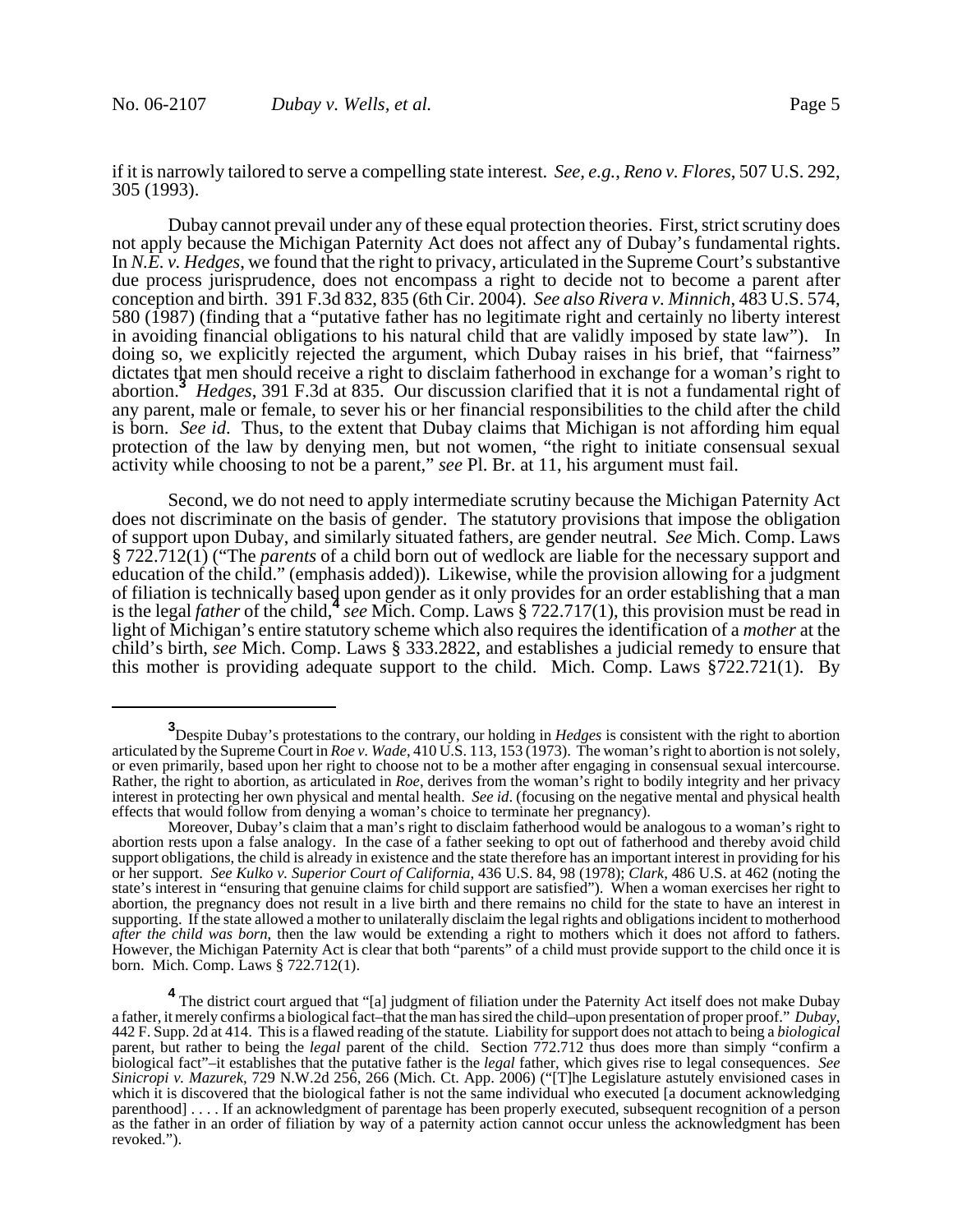requiring the identification of a mother and a father for the child and by demanding that both these parents provide support to the child, the Michigan statutes do not discriminate against either sex in imposing parenting obligations and, thus, do not need to be reviewed under intermediate scrutiny.

Finally, the Michigan Paternity Act withstands rational basis review because it is rationally related to a legitimate government purpose. *Clark*, 486 U.S. at 461. "The underlying purpose of the Paternity Act is to ensure that the minor children born outside a marriage are provided with support and education." *Crego v. Coleman*, 615 N.W.2d 218, 228 (Mich. 2000). This is undoubtedly a legitimate, and an important, governmental interest. *Kulko v. Superior Court of California*, 436 U.S. 84, 98 (1978) (recognizing that a state's interest in "protecting the welfare of its minor residents" is "unquestionably important").Moreover, the means that the statute uses to achieve this end–requiring support from the legal parents, and determining legal fatherhood based on the biological fatherhood–is substantially, let alone rationally, related to this legitimate, and probably important, government purpose.**<sup>5</sup>** Accordingly, we find that Dubay has raised no viable equal protection challenge to the Michigan Paternity Act.

However, undeterred by this lack of legal authority, and failing to cite the specific statutes that he challenges, Dubay further argues that "[u]nder Michigan's safe haven and abandonment laws, a mother can also unilaterally drop off a newborn at the hospital, police department, or clinic without any legal or financial recourse whatsoever, something not afforded men. It is also easier for a woman to place a child for adoption, and again avoid being forced into unwanted parenthood." Pl. Br. at 26. As with his challenge to the Paternity Act, this argument lacks legal foundation.

By failing to cite a single challenged statute, Dubay has essentially waived the argument. *See Indeck Energy Servs., Inc.*, 250 F.3d at 979. In any event, the laws that Dubay appears to be challenging are gender neutral and are rationally related to a legitimate government interest. *See, e.g.*, Safe Delivery of Newborns Act, Mich. Comp. Laws §§ 712.1-712.20 (2002). Dubay has produced no evidence that any of these acts were motivated by a discriminatory intent or for a discriminatory purpose. *See Bennett v. City of Eastpointe*, 410 F.3d 810, 818 (6th Cir. 2005). Accordingly, we again find that Dubay cannot demonstrate that the challenged Michigan laws violate the Equal Protection Clause.

Because Dubay has no legal basis for his claim that the Michigan Paternity Act and other unspecified statutes violate the Equal Protection Clause, he cannot show that the County's application of these laws to his case has deprived him of his constitutional rights as required for this § 1983 action. Therefore, we hold that the district court properly dismissed Dubay's case for "failure to state a claim upon which relief can be granted." Fed. R. Civ. P.  $12(b)(6)$ .

## **B. THE DISTRICT COURT DID NOT ABUSE ITS DISCRETION IN GRANTING ATTORNEY FEES TO DEFENDANTS UNDER 42 U.S.C. § 1988(b)**

#### **1. Standard of Review**

We review the district court's award of attorney fees to a prevailing party under 42 U.S.C. § 1988 for abuse of discretion. *Revis v. Meldrum*, 489 F.3d 273, 280 (6th Cir. 2007) (citing *Berger v. City of Mayfield Heights*, 265 F.3d 399, 402 (6th Cir. 2001)). An abuse of discretion occurs when we are left with a "definite and firm conviction that the trial court committed a clear error of judgment." *Id.* (citing *Berger*, 265 F.3d at 402).

**<sup>5</sup>** As our analysis indicates, while we do not apply intermediate scrutiny to the Michigan Paternity Act because it does not discriminate on the basis of gender, we believe that the law would withstand such review.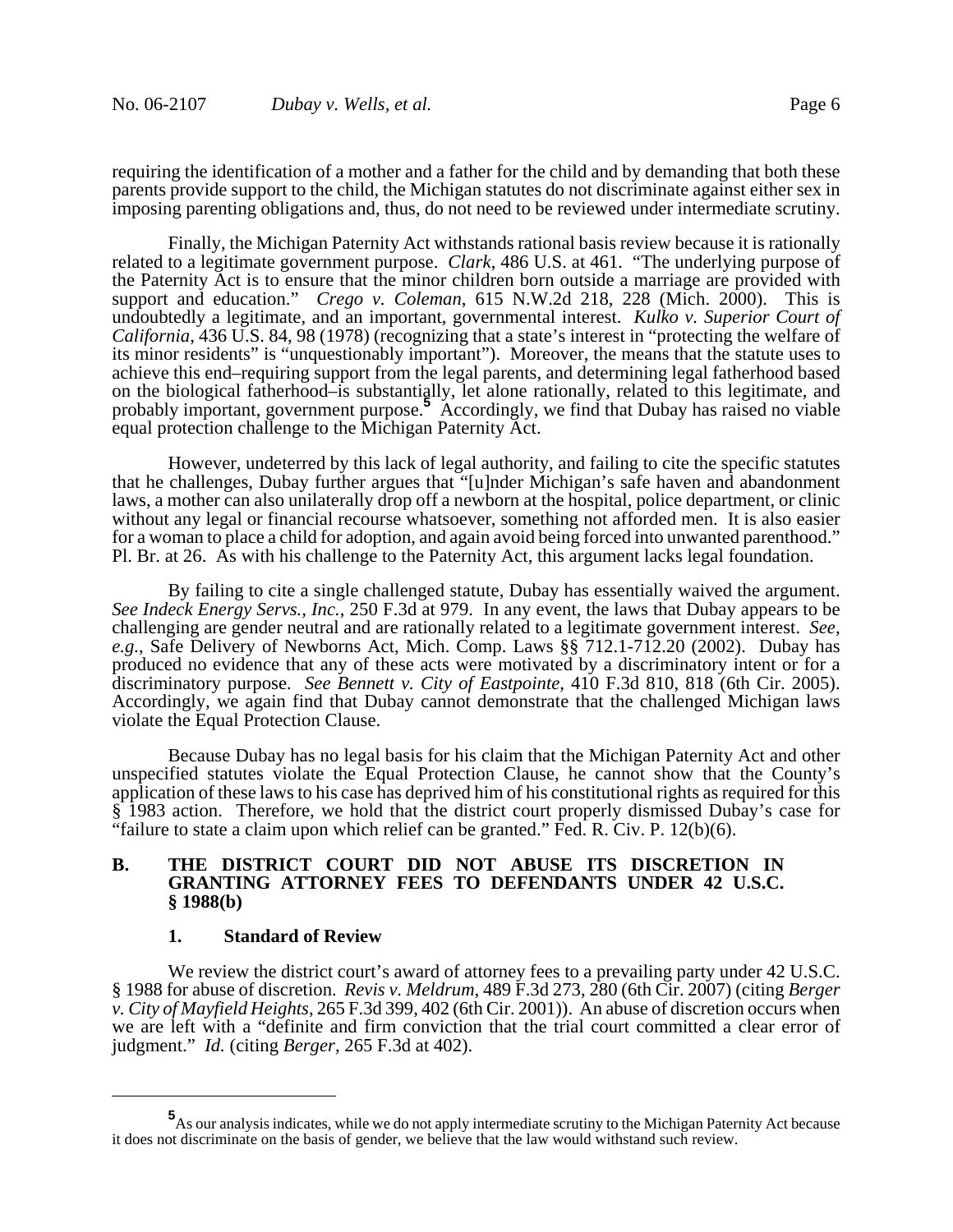#### **2. Analysis**

The district court awarded attorney fee to Wells, the County, and the Attorney General under 42 U.S.C. § 1988(b). Section 1988(b) states, in relevant part, that "[i]n any action or proceeding to enforce a provision of section[] . . . 1983 . . . , the court, in its discretion, may allow the prevailing party, other than the United States, a reasonable attorney's fee as part of the costs."

Dubay does not challenge the district court's substantive decision to grant Defendants attorney fees under § 1988(b).**<sup>6</sup>** Instead, Dubay contends that we should reverse because the district court awarded attorney fees without providing him with due process of law. Specifically, Dubay argues that the district court awarded "sanctions without any advance notice or opportunity to be heard." Pl. Br. at 29.

This argument lacks merit. Dubay does not cite a single case concerning the award of attorneys fees under §1988. Instead, the precedent upon which Dubay relies concerns sanctions under Rule 11, *see Ted Lapidus, S.A. v. Vann*, 112 F.3d 91, 96-98 (2d Cir. 1997); *Simmerman v. Corino*, 27 F.3d 58, 62 (3d Cir. 1994), or the district court's inherent ability to sanction parties. *Chambers v. Nasco, Inc.*, 501 U.S. 32, 50 (1991). Unlike the issues presented in the aforementioned cases, an award of attorney fees under § 1988(b) is not an award of sanctions. We have not previously specified what, if anything, due process requires in the context of a § 1988(b) award.

Even assuming, however, that due process requires notice and an opportunity to be heard before awarding attorney fees under § 1988(b), Dubay's challenge to the district court would fail on its facts. The Attorney General moved for attorney fees in his motion to dismiss and the district court addressed this issue in oral argument. The County and Wells moved separately for attorney fees on July 20, 2006 and the Attorney General again formally moved for attorney fees on July 27, 2006. Dubay was provided with an opportunity to respond to all these motions and did, in fact, file a response. Consequently, Dubay received notice and the opportunity to be heard before the district court awarded attorney fees pursuant to § 1988(b).

On these facts, we cannot say that Dubay was denied due process and, thus, we are not left with the definite and firm conviction that the district court committed a clear error of judgment. Accordingly, we find that the district court properly exercised its discretion in awarding attorney fees to Defendants pursuant to § 1988(b).

## **C. AWARDING DEFENDANTS COSTS AND ATTORNEY FEES FOR THIS APPEAL, PURSUANT TO FEDERAL RULE OF APPELLATE PROCEDURE 38, IS NOT APPROPRIATE IN THIS CASE**

#### **1. Standard for Awarding of Costs and Attorney Fees under Rule 38**

The awarding of costs and attorney fees under Federal Rule of Appellate Procedure 38 is a matter entrusted to our discretion. Rule 38 provides that "[i]f a court of appeals determines that an appeal is frivolous, it *may,* after a separately filed motion . . . and reasonable opportunity to respond, award just damages and single or double costs to the appellee." Fed. R. App. P. 38 (emphasis added). We have explained that "the awarding of sanctions under Rule 38 is predicated upon a finding that (1) the appeal is frivolous, and (2) sanctions are appropriate." *Allinder v. Inter-City Products Corp.*, 152 F.3d 544, 552 (6th Cir. 1998). "Although the term 'frivolous' is not subject to a ready made definition, generally '[a]n appeal is frivolous when the result is obvious or when

**<sup>6</sup>** Given the binding precedent of *Hedges*, which upheld a grant of attorney fees under § 1988 when considering a similar issue as a matter of first impression, 391 F.3d at 836, we consider that Dubay would be hard pressed to argue that the district court abused its discretion in this case.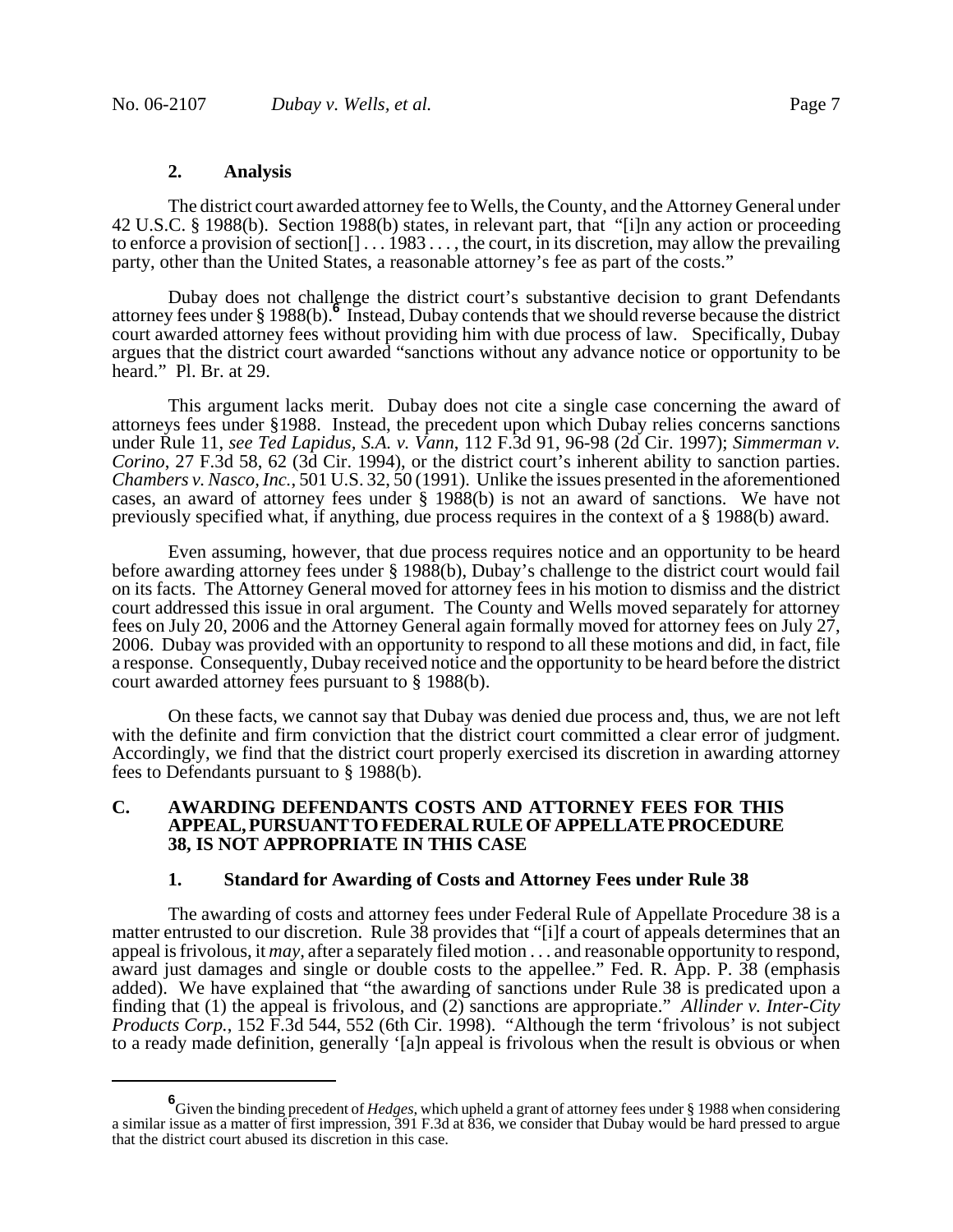the appellant's argument is wholly without merit.'" *Pieper v. Am. Arbitration Assoc.*, 336 F.3d 458, 465 (6th Cir. 2003) (quoting *Allinder*, 152 F.3d at 552 (citations omitted)). We have further indicated that "[a]n appeal is frivolous where an appellant 'essentially had no reasonable expectation of altering the district court's judgment based on law or fact.'" *Moross Ltd. Partnership v. Fleckenstein Capital, Inc.*, 466 F.3d 508, 520 (6th Cir. 2006) (quoting *Wilton Corp. v. Ashland Castings Corp.*, 188 F.3d 670, 677 (6th Cir. 1999)). "Sanctions are appropriate where 'the appeal was prosecuted with no reasonable expectation of altering the district court's judgment and for purposes of delay or harassment or out of sheer obstinancy.'" *Allinder*, 152 F.3d at 552 (quoting *Reid v. United States*, 715 F.2d 1148, 1155 (7th Cir. 1983)). However, "a finding of bad faith is not required before sanctions under Rule 38 may be imposed by this [C]ourt." *Wilton Corp.*, 188 F.3d at 677.

#### **2. Analysis**

We decline to award Defendants costs and attorney fees for the appeal in this case. While we find Dubay's challenge to the Michigan Paternity Act to lack support in our equal protection jurisprudence, we do not consider his appeal of the district court's decision to be frivolous or worthy of imposing sanctions. Admittedly, our precedent in *Hedges* suggests that Dubay's claim should be viewed as "wholly without merit." *Pieper*, 336 F.3d at 465. However, we note that Dubay brought his claim under a different legal theory than the claim in *Hedges*. Indeed, in his brief and at oral argument, Dubay specifically denied that his claim arose on substantive due process grounds and instead affirmed that his constitutional challenge was based upon the Equal Protection Clause. *See* Pl. Br. at 7. As Dubay raised his claim under a constitutional theory which we had not yet rejected, we are not convinced that he had "no reasonable expectation of altering the district court's judgement." *Moross Ltd. Partnership*, 466 F.3d at 520. Moreover, because some provisions in the Michigan Paternity Act are phrased in gender specific ways, *see* Mich. Comp. Laws § 772.717(1), we do not believe that Dubay had no reasonable basis for arguing that the district court improperly applied rational basis review to his claim. Accordingly, we exercise the discretion afforded us by Rule 38 to deny Defendants' motions for costs and attorney fees.

Our decision not to award Defendants costs and attorney fees for this appeal, pursuant to Rule 38, is not inconsistent with our decision to affirm the district court's award of attorney fees under 42 U.S.C. § 1988(b). The purpose of awarding attorney fees under Rule 38 is different than the purpose for awarding such fees under § 1988(b). The primary reason for granting attorney fees to a prevailing party in a § 1983 action is to ensure that civil rights plaintiffs will not be financially deterred from vindicating their rights by the prospect of attorney costs which greatly exceed their potential recovery. *See Hudson v. Michigan*, 126 S. Ct. 2159, 2167 (2006); *Buckhannon Bd. & Care Home, Inc. v. West Virginia Dept. of Health & Human Res.*, 532 U.S. 598, 635 (2001) (Ginsburg, J., dissenting) (citing *Christiansburg Garment Co. v. EEOC*, 434 U.S. 412, 417 (1978)). In contrast, the sole purpose of awarding attorney fees under Rule 38 is to discourage litigants from wasting this Court's time and the opposing party's resources with frivolous appeals. *See In re Pioneer Inv. Serv. Co.*, 21 F.3d 428 (6th Cir. 1994) (unpublished table opinion) (citing *Transnational Corp. v. Rodio & Ursillo, Ltd.*, 920 F.2d 1066, 1072 (1st Cir. 1990)); *Fluoro Elec. Corp. v. Branford Assoc.*, 489 F.2d 320, 326 (2d Cir. 1973). As the reasons justifying the two rules are quite distinct, a decision to uphold a district court's discretionary award of attorney fees under one rule is different from a determination that such fees are appropriate under the other.

Moreover, as noted previously, we review the district court's decision to award fees under § 1988(b) for abuse of discretion. *Revis*, 489 F.3d at 280. A district court does not abuse its discretion simply because it exercises its discretion differently than the reviewing court would have done in a similar situation. *Bartholomew v. Town of Collierville*, 409 F.3d 684, 686 (6th Cir. 2005). While we are not convinced that the district judge abused his discretion in awarding attorney fees